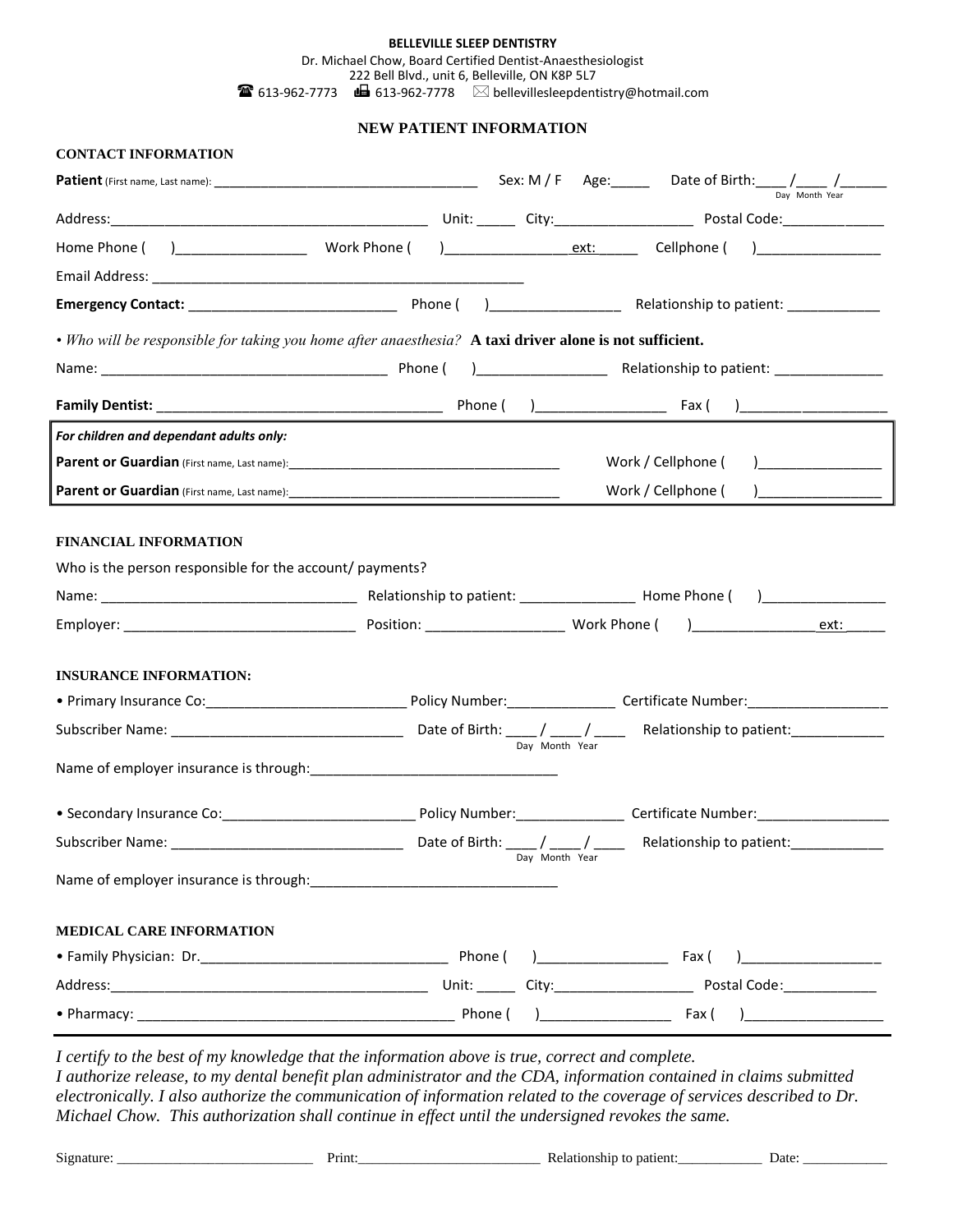#### **BELLEVILLE SLEEP DENTISTRY**

Dr. Michael Chow, Board Certified Dentist-Anaesthesiologist 222 Bell Blvd., unit 6, Belleville, ON K8P 5L7

 $\mathbf{B}$  613-962-7773 **6** 613-962-7778  $\heartsuit$  bellevillesleepdentistry@hotmail.com

## **PRE-ANAESTHESIA QUESTIONNAIRE**

|     |                                                                                                           | Age: $\_\_$ | Weight: _______________ | Height: ______________ |    |                 |
|-----|-----------------------------------------------------------------------------------------------------------|-------------|-------------------------|------------------------|----|-----------------|
|     |                                                                                                           |             |                         | Yes                    | No | <b>Not Sure</b> |
| 1.  | Do you have any health problems or concerns presently?                                                    |             |                         |                        |    |                 |
| 2.  | Has there been ANY change in your general health in the past year?                                        |             |                         |                        |    |                 |
|     |                                                                                                           |             |                         |                        |    |                 |
|     | How often do you see your family doctor? Every__ months. Last complete physical exam? ____/_______        |             | month year              |                        |    |                 |
| 3.  | Have you ever been in hospital for treatment?                                                             |             |                         |                        |    |                 |
|     |                                                                                                           |             |                         |                        |    |                 |
| 4.  | Have you ever had general anaesthesia or surgery?                                                         |             |                         |                        |    |                 |
|     |                                                                                                           |             |                         |                        |    |                 |
|     |                                                                                                           |             |                         |                        |    |                 |
| 5.  | Have you or any of your family relatives had problems with anaesthesia?                                   |             |                         |                        |    |                 |
|     |                                                                                                           |             |                         |                        |    |                 |
|     |                                                                                                           |             |                         |                        |    |                 |
| 6.  |                                                                                                           |             |                         |                        |    |                 |
|     | What year? _______________ What happened? (Circle) rash breathing problems/wheezing swelling              |             |                         |                        |    |                 |
| 7.  |                                                                                                           |             |                         |                        |    |                 |
| 8.  | Do you take ANY medications (including puffers and birth control)? Please list all of your medications:   |             |                         | ΙI                     |    |                 |
|     |                                                                                                           |             |                         |                        |    |                 |
|     |                                                                                                           |             |                         |                        |    |                 |
| 9.  | Do you use or take ANY non-prescription remedies (including herbal)?                                      |             |                         |                        |    |                 |
|     |                                                                                                           |             |                         |                        |    |                 |
|     | 10. Have you taken cortisone (steroid) type drug orally in the past year? Drug name/ dose: ______________ |             |                         |                        |    |                 |
|     |                                                                                                           |             |                         |                        |    |                 |
| 11. | Do you or any of your relatives have a bleeding problem?                                                  |             |                         |                        |    |                 |
| 12. | Do you have or have had any difficulty breathing through your nose?                                       |             |                         |                        |    |                 |
| 13. | Do you have nose bleeds? If so, how many per week?                                                        |             |                         |                        |    |                 |
| 14. | Do you have or have had any difficulty breathing while sleeping?                                          |             |                         |                        |    |                 |
| 15. | Can you walk up 2 flights of stairs or 2 city blocks quickly without resting?                             |             |                         |                        |    |                 |
| 16. | Please rate how anxious you are about dental exams and/or treatment (Please circle):                      |             |                         |                        |    |                 |

Very relaxed 1 2 3 4 5 Extremely Anxious